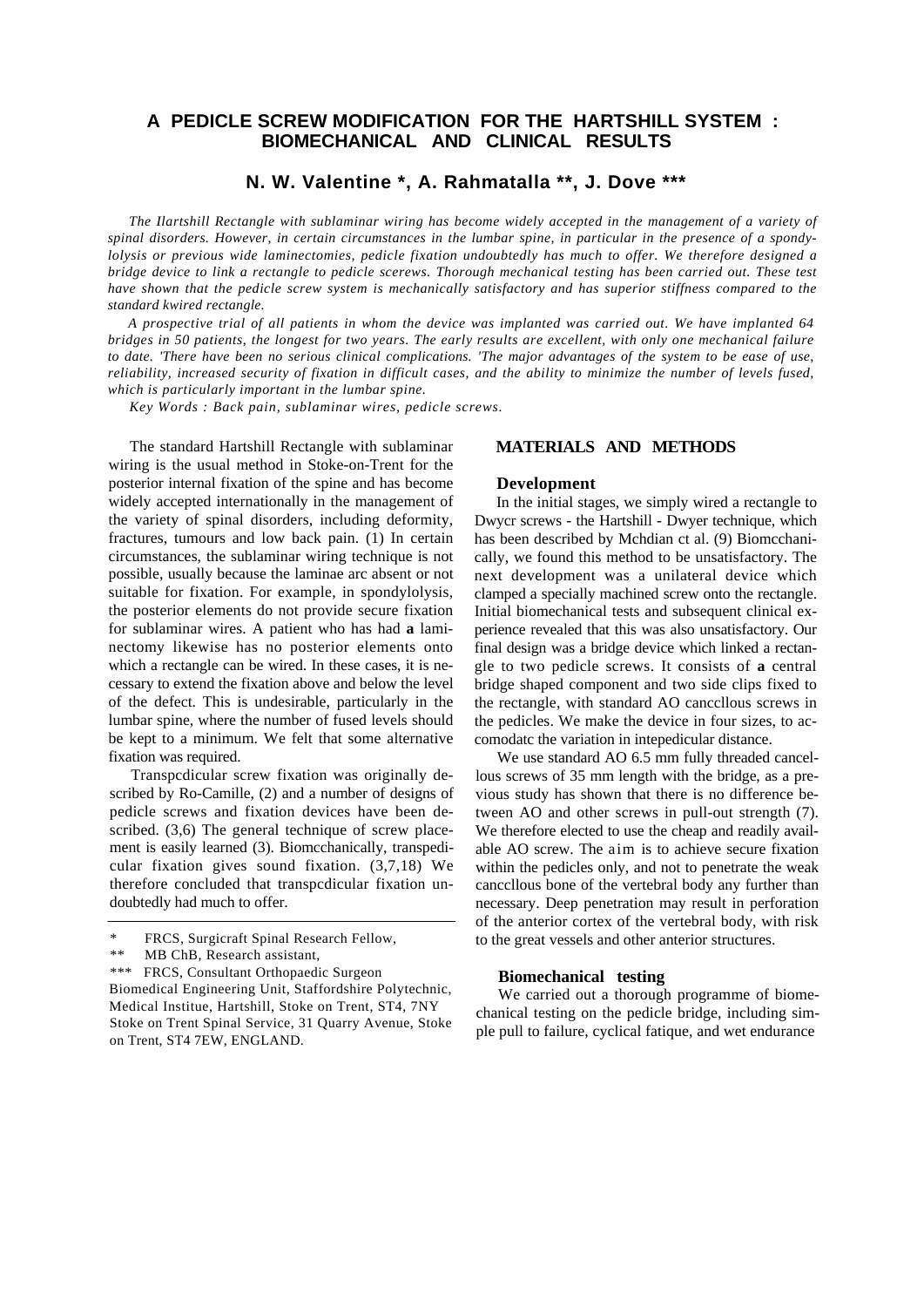tests. Full details of the testing techniques and detailed results have been published elsewhere (10).

Our testing has shown this pedicle screw system to be more rigid then standard wiring. On a single test to failure, the pedicle bridge is significantly superior to a standartd wired rectangle. Initial stiffness in torsion and lateral bending is also superior to the wired rectangle. Cyclical testing of the current pedicle screw bridge has shown no failure after loading at SOON for over three million cycles. Wet endurance testing in buffered saline at 37°C showed no evidence of crevice corrosion or accelarated fatique.

## **Surgical Method**

The implantation technique is simple. The pedicles are identified under direct vision in most cases, or by the method described by Stcffce. We use a long awl rather than a drill, preferring to "feel" our way down the pedicles. The hole is tapped, and a marker pin inserted. This is repeated on the contralatcral pedicle. The appropriate size of bridge is placed over the markers, wires inserted as required, and the assembly completed. (Figure) The procedure requires a minimum of instrumentation.

# **Patients**



Caption for illustration : Model showing L4-S1 fixation with a pedicle bridge at L4.

A prospective trial of all patients in whom the device was implanted was performed, to assess the suitability and reliability of the device in clinical practice.

Full details were kept on each patient and the information was entered onto a computer database for subsequent analysis. We looked particularly at the reasons

for using pedicle screws rather than wires, any problems with the technique, any complications attributable to the implant, and any evidence of implant failure.

Between June 1988 and September 1989 we implanted 64 bridges in 50 patients. Average age of the patients was 46, with a range of 16 to 77 years. 15 patients had spondylolysis / spondylolisthcsis, 13 degenerative disc disease, 7 posl-lamincctomy instability, 3 facet arthritis, 4 spinal stenosis, 4 fractures, and 3 tumours. It shoul be noted that 19 out of these 50 cases were revision cases, having had one or more failed previous operations of various descriptions. Our patients stayed in hospital an average of 12 days, and post-operative external support was not used routinely, Follow-up on these first 50 patients is currently 6 to 18 months.

# **RESULTS**

The results to date arc excellent. We have had no mechanical implant failures, and only one failure of fixation, due to a screw cutting out of a pedicle. On the post-operative radiographs, 5 screws have been

> found to be incorrectly placed , which compares favourably with the incidence of misplaced screws reported by Roy-Camille (11). In all cases the screw was superior or lateral to the pedicle. There was no case where the screw was inferior or medial. There have been no serious clinical complications related to the implant. We have had a few technical difficulties, often related to the previous surgery. All 7 dural tears were sutured, with no further problems. The wound infections settled, with no signs of deep infection. Althougn difficulty in screw placement was noted in two cases, there were no sequelae from this. Post operative problems were few. One of the cases with persisting leg pain required a further

operation to release continuing root compression. He is now improving. The drop foot persists at 9 months follow-up. The burning leg pain has settled. We can finding no evidence that the fixation device was responsible for any of these difficulties.